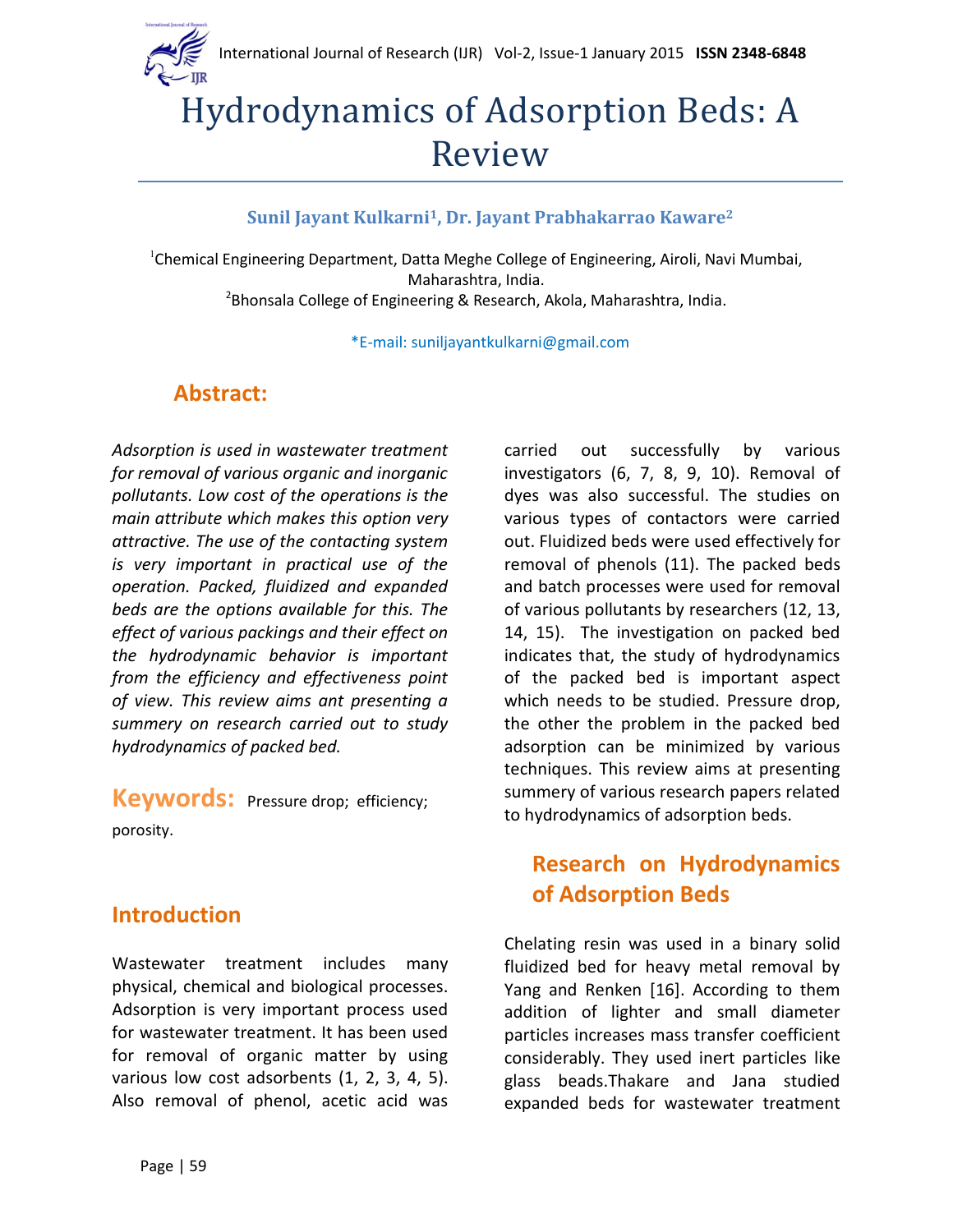

[17]. They discussed expanded bed as process solution for wastewater treatment. The clogging of insoluble particles in the adsorption bed increases the pressure drop. So use of liquid solid stable fluidized bed, termed as expanded bed helps in solving this problem. This bed has the combination of both, plug flow characteristics of the packed bed and hydrodynamic properties of fluidized bed. They used this bed for copper removal from water. They used commercial grade copper sulphate for the sample preparation. After reaching minimum fluidization velocity, the bed started to expand. This system offered higher bed voidage and hence was operated at lower pressure than typical packed bed. Albuquerque and Santana investigated hydrodynamic behavior of a biological packed bed under different hydraulic and organic loading [18]. They experimentally investigated the hydraulic characteristics of a biological laboratory packed bed, filled with a volcanic stone. As the carbon loading was increased, considerable amount of dispersion was observed through filters. The hydrodynamic behavior approached plug flow. In the presence of biomass, the influence of dead zones and short-circuiting was more important in the upper filter. Solomon et. al. carried out research on hydrodynamics in fixed bed of composite granular materials [19].Their study was aimed at the experimental determination of pressure drop and friction factor. Fixed beds of granular silica gel, alumina and activated carbon were used for the studies. Muthusamy and Murugan studied hydrodynamics of a packed bed column for the removal of zinc ions from aqueous solution [20]. According to their studies, the results of this column studies were good enough to scale up the column for higher capacities. Shahavi et.al. used

expanded bed column for protein purification [21].They studied biochemical characterization and hydrodynamic behavior. Their evaluation exhibited good capacities and adsorption/desorption performance. Krishna et.al. studied expanded bed adsorption column for protein recovery [22]. Their experimental results were in close agreement with the predicted porosity of Stokes law. Padhi et.al carried out review on hydrodynamics studies of gas-solid fluidization in non cylindrical conduits for spherical and nonspherical particles. [23]. According to the author there is need for innovation and research to minimize the dilemmas and problems associated with gas liquid system.

#### **Conclusion**

Adsorption is very efficient operation for removal of organic matter and heavy metals. The contactors used can be packed bed or fluidized beds. The problem of high pressure drop can be minimized by using expanded bed. Use of inert material in packed bed increases mass transfer coefficient. It helps in increasing porosity. There is still scope for research in order to minimize operating difficulties in the packed columns.

## **References**

- 1. Sunil J. Kulkarni, "Removal Of Organic Matter From Domestic Waste Water By Adsorption", International Journal Of Science, Engineering And Technology Research (Ijsetr)Vol. 2, No. 10, October 2013,pp.1836-1839.
- 2. Sunil J. Kulkarni, Suhas V Patil, and Y. P. Bhalerao,"Flyash Adsorption Studies for Organic Matter Removal Accompanying Increase in Dissolved Oxygen",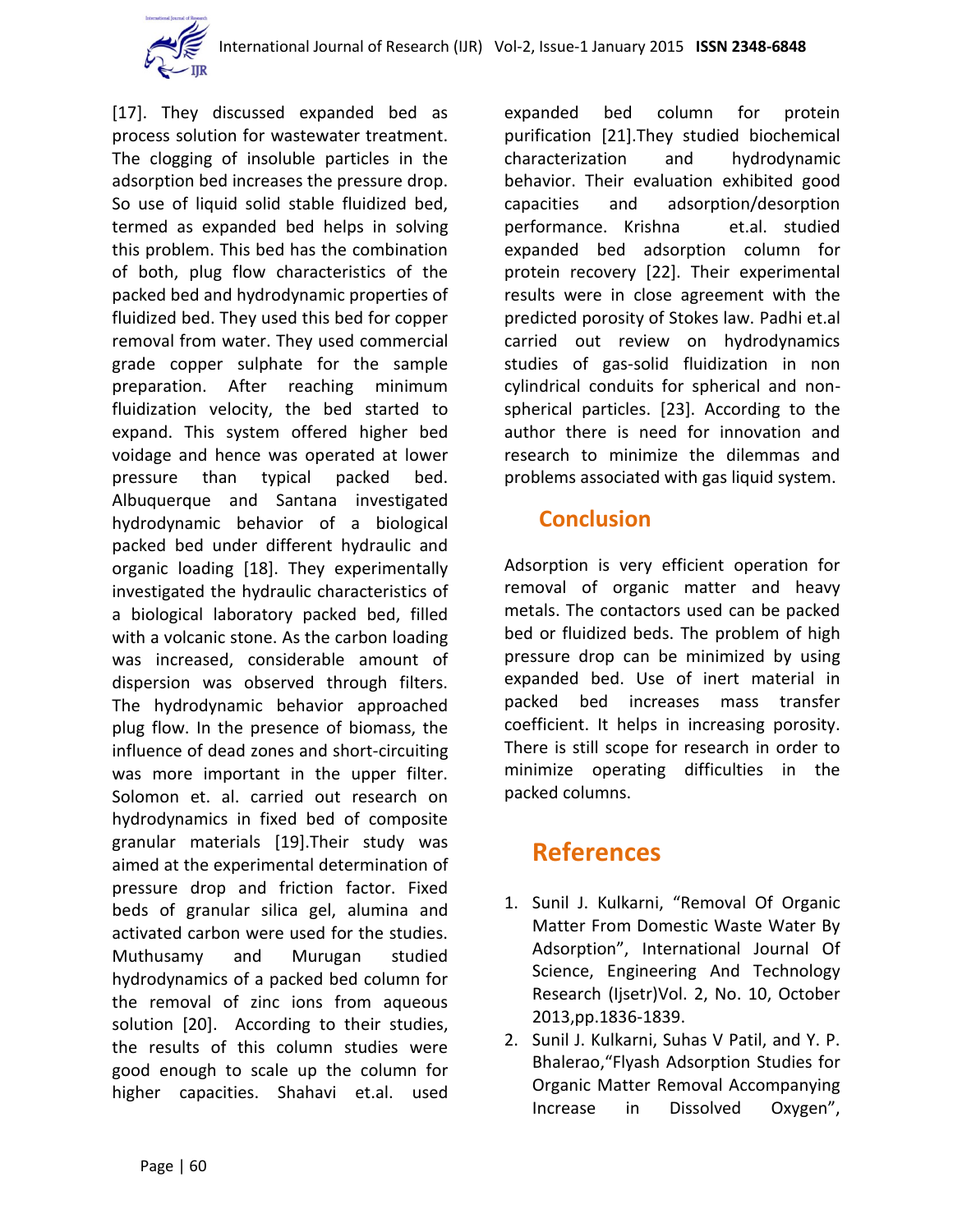

International Journal of Chemical Engineering and Applications, Vol. 2, No. 6, pp.434-439,December 2011.

- 3. Pallavi Amale, Sunil Kulkarni, Kavita Kulkarni,"Studies on Packed Bed Treatment for Organic Matter in Distillery Effluent", International Journal of Engineering Science and Innovative Technology (IJESIT),Vol.3,No.5, pp.268- 272,September 2014.
- 4. B. Shah, R. Tailor and A. Shah, "Adoptation of bagasse flyash a sugar industry solid waste into zeolitic material for the uptake of phenol", Env. .Progress and Sustainable Energy, Vol,3,No.3,pp. 358-367,2011.
- 5. Sunil J. Kulkarni, Ajaygiri K. Goswami, "Adsorption Studies for Organic Matter Removal from Wastewater by Using Bagasse Fly ash in Batch and Column Operations", International Journal of Science and Research, Vol.2, No. 11,pp.180-183, November 2013.
- 6. S.J. Kulkarni, Dr.J.P. Kaware ,"Isotherm and Kinetics of Phenol Removal by Adsorption- A Review", International Journal of Research (IJR), Vol.1, No.8,pp.287-293, September 2014.
- 7. Sunil J. Kulkarni, Dr.Jayant P. Kaware, "Review on Research for Removal of Phenol from Wastewater", International Journal of Scientific and Research Publications, Vol. 3,No. 4,pp.1- 4 April 2013.
- 8. O. Abdelwahab , N.K. Amin, "Adsorption Of Phenol From Aqueous Solutions By Luffa cylindrical Fibers: Kinetics, Isotherm And Thermodynamic Studies", Egyptian Journal Of Aquatic Research, Vol.39, pp.215–223,2013.
- 9. Amey Deshpande, Nimish Shah, "Aqueous Phase Adsorption of Toluene in a Packed Bed of Hydrophobic Aero gels", International Conference On

Current Trends In Technology, Nuicone – 2011,Institute Of Technology, Nirma University, Ahmadabad ,pp.1-4, 08-10 December, 2011.

- 10. Kulkarni Sunil , Kaware Jayant, "Adsorption for Phenol Removal-A Review", International Journal of Scientific Engineering and Research (IJSER). Vol.1, No. 2, pp.88-96,October 2013.
- 11. Kulkarni Sunil J, Tapre Ravi W., Patil Suhas V. "Fluidized Bed Activated Carbon Adsorption For Removal Of Phenol From Wastewater", Int. J. Res. Chem. Environ., Vol.2,No.4, pp.101-106, 2012.
- 12. Sunil J. Kulkarni And Dr. Jayant P. Kaware, "Removal Of Cadmium From Wastewater By Groundnut Shell Adsorbent-Batch And Column Studies", International Journal Of Chemical Engineering Research, Vol. 6, No.1, pp. 27-37,2014.
- 13. Kulkarni Sunil J., Patil Suhas V., Tapre Ravi W., Goswami Ajaygiri K, "Adsorption of Chromium from Wastewater on Different Adsorbents", International Journal of Research in Chemistry and Environment ,Vol. 3, No.1,pp.231-236,January 2013.
- 14. Sunil J. Kulkarni, Dr. Jayant P. Kaware, "A Review on Research for Cadmium Removal from Effluent", International Journal of Engineering Science and Innovative Technology (IJESIT) , Vol.2, No.4, pp.465-469,July 2013.
- 15. A.K.Goswami,S.J.Kulkarni,S.K.Dharmadhi kari,"Adsorption of Copper (II) ions from Synthetic Waste Water By Teak Leaves", International Journal of Science, Engineering and Technology Research (IJSETR), Vol.2, No. 6, pp.1336- 1339, June 2013.